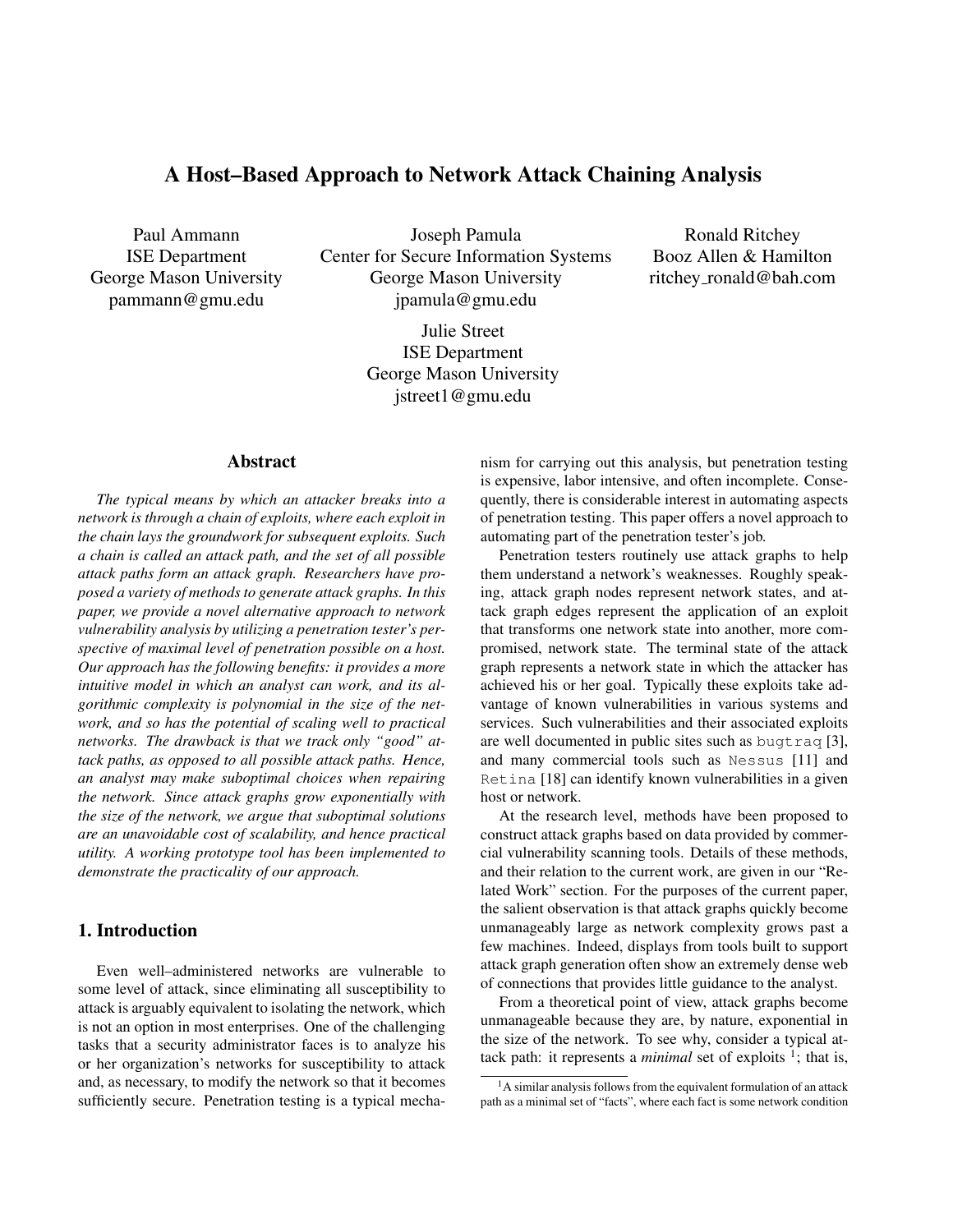each exploit is necessary for that attack path as a whole to achieve the desired goal. There are potentially many such minimal sets of exploits. Given  $e$  exploits, there are  $2^e$  possible subsets of exploits, and the number of minimal subsets is still  $O(2^e)$ . Unfortunately, as network size grows, so does the number of exploits, since each exploit is bound to a particular host. To see the reason for this, consider applying a buffer overflow attack against the ssh service. Attacking host  $\beta$  from host  $\mathcal A$  with this exploit results in a different network state than attacking host  $C$  from host  $A$ with the same type of exploit, and so we must consider each attack separately. The bottom line is that adding another host inevitably increases the number of exploits e that must be considered. Hence *complete* attack graphs, by their very nature, do not scale well.

One way out of this computational quagmire is to go back to the penetration tester's perspective and ask what structure short of the entire attack graph would nonetheless be useful. The answer we propose in this paper is that penetration testers often think in terms of the maximal level of penetration possible with respect to a given host, and push the details of how to achieve this level to the background.

The contribution of this paper is an alternative to complete attack graphs. Our approach has the following benefits:

- The approach meshes well with the typical mental model of both the system administrator and the penetration tester, both of whom, we argue, find it natural to analyze network security in terms of the maximal compromise possible on each host.
- The approach can scale better than complete attack graphs to realistic size networks. This is because our host–centric model grows polynomially with the number of hosts, but the complete attack graph model grows exponentially.
- The approach through multiple *iterations* <sup>2</sup> will provide a system administrator with a secure network the same as a complete attack graph would, at the expense that the choices made may be suboptimal. Since each iteration is done in polynomial time, it can be computed in real–time and will give the system administrator an area that needs to be fixed.
- The approach can be used to provide near real–time early warning of potential attacks, to identify the network policy rules violations, and to conduct analysis on the potential impacts of giving different permissions or credentials to users (i.e., modelling insider attacks).

The downside of our approach is that the analyst is not presented with complete information about possible damage, but instead is presented with worst case possible damage in each iteration. Consequently, the analyst may make suboptimal choices in terms of which vulnerabilities to repair. When complete attack graphs are used the analyst can determine the minimal changes required to fix the network at the expense of computing the large exponential graph. In using our approach, with every iteration run, analysts are quickly presented with an area that needs to be fixed at the expense that the choices made maybe suboptimal. This means that the choices made will provide the same secure network as attack graphs, however they may not be the minimal number of changes. Our position is that since the optimal choice of vulnerability repair is NP–complete anyway, suboptimal solutions are a foregone conclusion for realistic networks.

In our model, hosts have an ordered set of possible levels of access, ranging from none to admin. For example, we might record that from host  $A$ , it is possible to obtain admin level of access on host  $\beta$  with a buffer overflow exploit of the ssh service running on host  $\beta$ . At this point in the analysis, we would not be concerned with other possible attacks on  $\beta$  that result in admin (or lesser) level of access. If the ssh exploit from host  $A$  to host  $B$  becomes no longer beneficial, either because connectivity between hosts  $A$  and  $B$  was interrupted (perhaps by a firewall), or because the ssh service was removed from host  $\beta$ , then the analysis of other exploits would begin again, with the goal of choosing one that leads to the (new) maximal level of penetration of host B.

Our model also handles a transitive aspect of chained exploits. Suppose that there exists a user level access from host  $A$  to host  $B$ , but there is admin level access from host  $\beta$  to host  $\beta$ . From the penetration testing perspective, this is equivalent for  $A$  having admin level access to  $C$ . Our algorithm presented in Section 2 will use this property to compute a transitive closure of our access graph.

To demonstrate the practicality of our approach, a working prototype tool has been implemented. The tool comprises all the algorithms presented in this paper. We have also put together a companion website for this paper which describes our tool's usage by using the example presented in the paper. The website address is: http://ite.gmu.edu/∼jpamula/ tools/host-based.html. It walks the reader through the example in Section 4 by showing the tool's screenshots at different stages of access graph construction and analysis.

The remainder of this paper is organized as follows: Section 2 presents the description of the algorithms, and also discusses the computational complexity of our host–based model approach to chained network attacks. In Section 3 we suggest a number of ways the analyst can use the results

<sup>(</sup>e.g., ssh service is running on host  $A$ ) (initially) necessary for a given chain of exploits to be feasible.

<sup>&</sup>lt;sup>2</sup>The term "iterate" refers to a one complete execution cycle of the algorithm.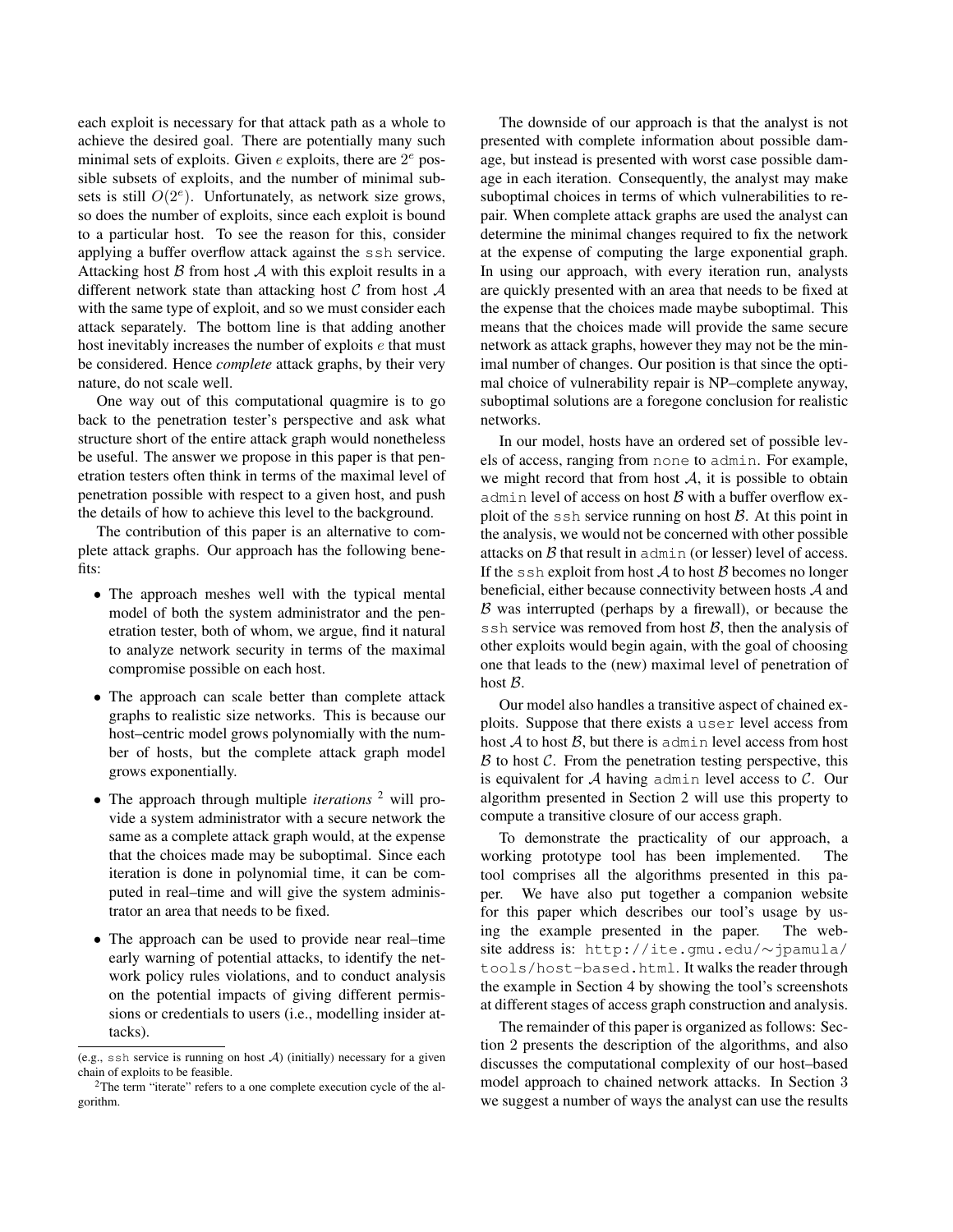of a stable host–based access graph (from Section 2) to help secure the network. In Section 4 we give an example that illustrates the ideas presented in this paper. Finally, Section 5 presents related work and Section 6 concludes this paper.

## 2. Model

We make an explicit assumption of *monotonicity* in our model. One way of thinking about monotonicity is that it means the attacker never has to backtrack. Although there are certain attacks where monotonicity does not strictly hold, for the most part, these can be *modeled*, with reasonable fidelity, as monotonic. An example may help here. Consider the "port forward" exploit, in which an unwitting middleman host is used to forward communication from a compromised host to some host that trusts the middleman. To carry out a "port forward" exploit, it is clearly necessary to have a free port on the middleman, and carrying out the exploit uses up that port. Hence that port is unavailable for a port forwarding attack on a different host; technically the "port forward" attack is nonmonotonic. However, a clever attacker can often get by with a single port by merely switching back and forth between the two exploits, thereby justifying the modeling the "port forward" exploit monotonically.

Our model is organized around *hosts*, rather than exploits or vulnerabilities. It constructs an *access graph* with a *node* for each host in the network. A *directed edge* from host  $h_1$ to host  $h_2$  in the access graph represents the access available on  $h_2$  from  $h_1$ . Initial access is achieved directly between two hosts by a trust relationship based on network rules and configuration. Once complete, this initial set of edges represents the intended network access. Note that there might be multiple ways in which two hosts in the network can communicate. Instead of adding multiple edges in the graph, our model will only retain the *highest* access that can be achieved between hosts, since higher levels of access to the destination host typically mean that more powerful attacks can be accomplished. For example, a user with user access to a host cannot, in general, mount as powerful an attack on another host as can a user with admin access.

After the initial set of edges is complete, exploits are then introduced into the model. A host can improve its access to another host by using an exploit on the destination host. For example,  $h_1$  may have a trust relationship with  $h_2$  that allows user level access on  $h_2$ . However it may also be possible for  $h_1$  to use a buffer overflow exploit on  $h_2$  to gain admin level access. In this case the edge between  $h_1$ and  $h_2$  would be updated to reflect this new access. Hosts can also gain higher access indirectly through a series of exploits on numerous hosts. For example,  $h_1$  may not be able to connect to  $h_3$  directly. However,  $h_2$  may have admin access on  $h_3$  by using a remote root level exploit. Using this exploit, and the buffer overflow exploit on  $h_2$ ,  $h_1$  can successfully gain admin level access on  $h_3$ .

The model to construct such an access graph consists of two steps: *initialization* and calculation of *maximal access*. The goal of initialization is to establish the initial trust relationships between hosts in absence of applying any exploits. Initialization is accomplished using the algorithm findInitialAccess, shown in Figure 1 and described next. Here access() returns the possible access level gained between two hosts in trust relationship table  $T$ , or a current level of access for a given edge  $e_{ij}$  between two hosts  $i$  and  $j$ .

| $findInitialAccess(H, T, E)$ :                                    | 1                       |
|-------------------------------------------------------------------|-------------------------|
| Input: A set of host nodes, $H$                                   | $\mathfrak{D}$          |
| Input: A set of trust relationships, $T$                          | $\overline{\mathbf{3}}$ |
| Input: An access graph E, each edge $e_{ij} \in E$ is initialized | $\overline{4}$          |
| to none                                                           | 5                       |
| Output: Access graph of hosts $H$ with maximal access             | 6                       |
| edges $E$                                                         | 7                       |
|                                                                   | 8                       |
| For each $h_i \in H$ Do                                           | 9                       |
| For each $h_i \in H$ Do                                           | 10                      |
| For each $(h_i, h_j) \in T$ Do                                    | 11                      |
| If $\arccos((h_i, h_j) \in T) > \arccos(e_{ij})$ Then             | 12                      |
| /* Update $e_{ij} \in E^*$ /                                      | 13                      |
| $e_{ij}$ access = access( $(h_i, h_j) \in T$ )                    | 14                      |
| If $\mathrm{access}(e_{ij}) == \mathrm{admin}$ Then               | 15                      |
| Stop, move to next host-pair                                      | 16                      |
|                                                                   |                         |



Algorithm findInitialAccess deserves a few comments. We include in the set of hosts, one outside host with no privileges and no exploits. This host represents the basic attacker. We also consider a limited, ordered set of access levels, namely, none, connectivity, pass-through, user, and admin. Our notion of access level could clearly be refined, but we take the position that it is an adequate start. Initially, access graph  $E$  has each edge  $e_{ij} \in E$  initialized to access level none. In some cases there may be multiple trust relationships between hosts in a network. In these cases, findInitialAccess is designed to examine each relationship and retain the one that provides the *highest* level of access (lines 12 − 14). To help reduce computational cost, lines 15−16 cause the algorithm to cease checking for new access levels if the current level of access for a given edge is already at its highest.

The next step in our model is to calculate *maximal* obtainable level of access between all the hosts in the network using each host's known exploits. If sufficient connectivity on the appropriate ports exists between two hosts, an exploitable vulnerability exists on the destination host, and the source host has all of the prerequisites for the exploit, an edge can be added from source to destination. For book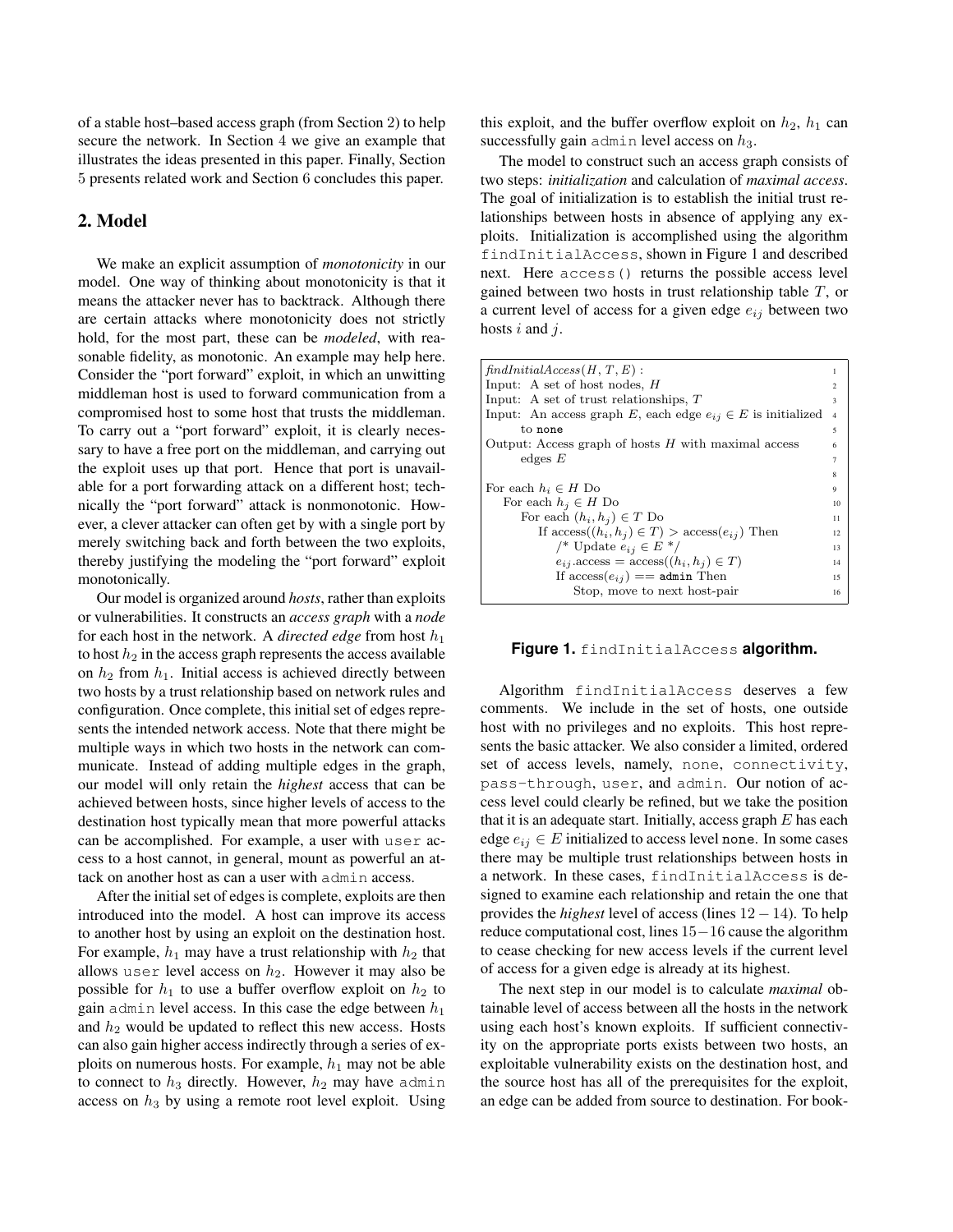keeping purposes, edges are tagged with a route ID, source host, destination host, the means by which the edge was achieved (trust relationship, exploit name, etc.), the access level achieved, bugtraq ID, and a chain ID flag to determine if the edge was part of a chain of exploits. The chain ID flag will be empty if it is not part of a chain, otherwise the route ID of the last edge used in the chain is indicated. The algorithm findMaximalAccess, shown in Figure 2, calculates the maximal access each host has on each other host in presence of applying any exploits. Here access() returns the current level of access for a given edge  $e_{ij}$  (an edge between hosts  $i$  and  $j$ ), or a possible higher level access gained through an exploit  $x_k$  launched from host i against the target host  $j$ .

| $findMaximalAccess(H, E, X, V)$ :                           | 1  |
|-------------------------------------------------------------|----|
| INPUT: A set of host nodes, $H$                             | 2  |
| INPUT: A set of access edges, $E$                           | 3  |
| INPUT: A set of network exploits, $X$                       | 4  |
| INPUT: A set of vulnerabilities at each host, $V$           | 5  |
| OUTPUT: Access graph of hosts $H$ with maximal access       | 6  |
| edges $E$                                                   | 7  |
|                                                             | 8  |
| $/*$ Direct Exploits $*/$                                   | 9  |
| For each $h_i \in H$ Do                                     | 10 |
| For each $h_j \in H$ Do                                     | 11 |
| If $\mathrm{access}(e_{ij}) == \mathrm{admin}$ Then         | 12 |
| Stop, move to next host-pair                                | 13 |
| For each $v_k \in V$ exhibited by host $h_i$ Do             | 14 |
| For each $x_w \in X$ against $v_k$ Do                       | 15 |
| If all preconditions $x_w$ are TRUE Then                    | 16 |
| If $\arccos(x_w) > \arccos(e_{ij})$ Then                    | 17 |
| /* Update edge $e_{ij} \in E^*$ /                           | 18 |
| $e_{ij}$ access = $\arccos(x_w)$                            | 19 |
| If $\mathrm{access}(e_{ij}) == \mathrm{admin}$ Then         | 20 |
| Stop, move to next host-pair                                | 21 |
|                                                             | 22 |
| $\frac{*}{*}$ Indirect Exploits $\frac{*}{*}$               | 23 |
| For each $h_k \in H$ Do                                     | 24 |
| For each $h_i \in H$ Do                                     | 25 |
| If $\mathrm{access}(e_{ik})$ > none Then                    | 26 |
| For each $h_i \in H$ Do                                     | 27 |
| If $\mathrm{access}(e_{ij}) == \mathrm{admin}$ Then         | 28 |
| Stop, move to next host-pair                                | 29 |
| If $\mathrm{access}(e_{kj}) > \mathrm{access}(e_{ij})$ Then | 30 |
| /* Update edge $e_{ij} \in E^*$ /                           | 31 |
| $e_{ij}$ access = $\arccos(e_{kj})$                         | 32 |
| $e_{ij}$ .chainID = $e_{ik}$                                | 33 |

#### **Figure 2.** findMaximalAccess **algorithm.**

The algorithm findMaximalAccess examines both direct exploits and chained sets of exploits (indirect edges). Lines 9 through 21 attempt for each host to run the best (direct) available exploit against each of it's neighbors (e.g., hosts they can communicate with). In some cases there may be an exploit that can be run by a host against itself, these are often referred to as "self–elevation of privilege" attacks. For example, on several platforms including Solaris 2.5 through 2.6 the "dtappgather symlink" vulnerability (bugtraq 131) can be used to overwrite any file present on the filesystem, regardless of the owner of the file, because of improper ownership checking. Using this exploit a malicious user can alter files and permissions to gain greater access on the affected machine. Thus, the algorithm findMaximalAccess includes  $\left( h_i,\, h_i \right)$  as a valid host pair. An interesting aspect of the model is that successful exploits carried out on one host can satisfy the preconditions for a different exploit on some other host; resulting in an attack chain. Our model captures this through the use of *indirect* edges—a transitive aspect of an attack chain is considered. For example, if there exists host  $A$  with user level access to host  $\beta$ , but there also exists admin level access from host  $B$  to host  $C$ , then from the penetration testing perspective, this is equivalent to  $A$  having admin level access to C. Our access graph would use an indirect edge  $e_{ac}$  with access level admin to capture the aforementioned scenario. The second half of findMaximalAccess, lines  $23-33$ , computes the transitive closure (*cf.* [4]) of our access graph. This is done for each host by attempting to improve their access to another host by using the other exploits that have been carried out. To improve the algorithm performance, line 26 is used to test whether–or–not access level of edge  $e_{ik}$  is higher than none. Since i and k values do not change as j changes, the test for  $e_{ik}$  edge is moved out of the innermost loop. Note that the monotonicity assumption ensures that this process will converge, will not involve backtracking, and hence is computationally feasible. To help minimize computational cost, findMaximalAccess has similar break points to findInitialAccess where the algorithm will stop checking for new access levels if an edge already has the highest level of access.

The information to develop this type of access graph can be discovered directly with vulnerability scanning tools and resources such as the bugtraq database. It is helpful to sort the possible exploits by level of access gained. The first exploit for which all of the preconditions are satisfied is guaranteed to be the most powerful exploit available. Once an edge is added, the algorithm can then be modified to move on to the next pair of hosts, subsequently reducing the computational cost.

The computational cost of developing our access graph can be roughly analyzed as follows. findInitialAccess computes the intended access levels of the network using a set of trust relationships, T. In the algorithm, there are as many nodes,  $n$ , as there are hosts in the network, and each host pair is analyzed, hence making a quadratic number of edges,  $n^2$ . Therefore making the required number of computations  $Tn^2$ . Since findMaximalAccess uses exploits in its algorithm to determine the maximal access in a network, it has a slightly higher computational cost. The first part of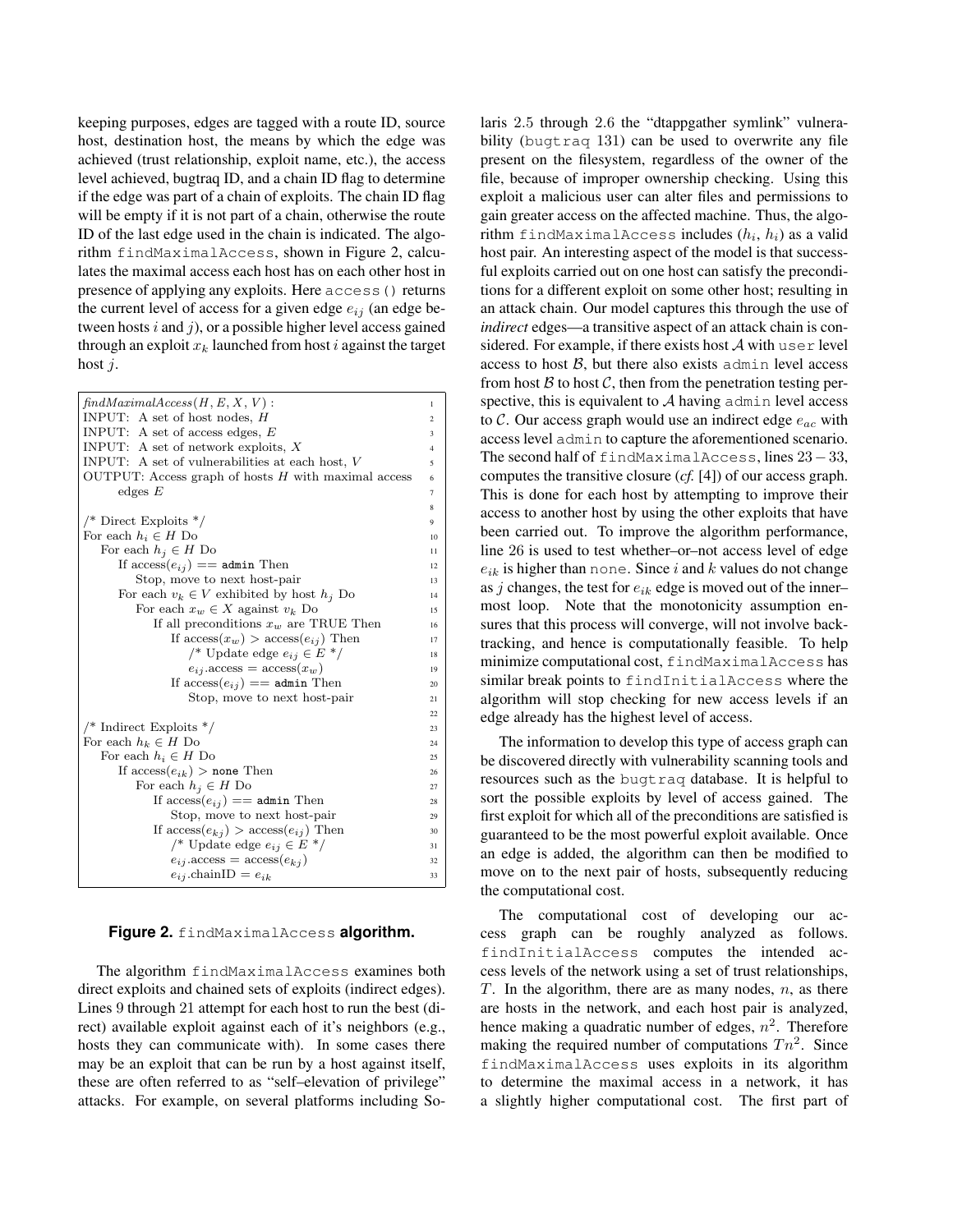findMaximalAccess examines only the direct edges in a network, so in the worse case the number of computations required is  $X V n^2$ , where X is the total number of exploits for all the hosts,  $V$  is the total number of vulnerabilities present in the network, and  $n$  is the total number of hosts. The second half of findMaximalAccess (indirect exploits) examines chains of exploits by examining existing edges in combination with exploits iteratively until all possible paths have been examined. In the densest access graph, with all access levels higher than none, we can compute the transitive closure (*cf.* [4]) in time proportional to  $n^3$ . Therefore the total computational cost of findMaximalAccess is  $XVn^2 + n^3$ .

### 3. Analysis

Given a stable access graph, we suggest that an analyst can use this information in a variety of ways to help secure the network. First, we suggest that an analyst can identify a host with an unacceptable level of compromise and a solution to fix the problem. This involves, in some but not all cases, patching the vulnerabilities of the exploit that led immediately to that level of access. The exploit to patch is the one identified by the edge tags explained above. This is not true in all cases, which is the rationale for the approaches in the literature that compute entire attack graphs. In this paper, however, this is exactly the trade–off we make: we accept that the analyst may make a suboptimal choice of which vulnerability to patch, in return for having the computational complexity be polynomial instead of exponential. Although a complete attack would provide an analyst with the minimal number of changes required to secure the network, they are extremely expensive to build. Our approach will present the analyst with an area that needs to be fixed and since it is computed in polynomial time it provides real– time results. The approach cannot provide a comprehensive list of changes that are required in one iteration, however it can be accomplished through several iterations.

Once the access graph stabilizes, the analyst can then compute the effect a patch of a vulnerability has on the network access graph by first checking if there exists an *equivalent* exploit. An equivalent exploit is an exploit that will result in the same access on the target host and whose *all* preconditions are satisfied by the same set of hosts. If this is the case, the analysis is complete. If not, then we need to find the next most powerful, applicable exploit for edges that directly use that exploit. For each effected direct edge, we will attempt to find the next best access it can achieve by examining trust relationships and exploits. Then for every other edge whose chain depended on the now infeasible edge is re–examined, as it may no longer be feasible as well. In each case, the next most powerful exploit is chosen. This occurs recursively until all affected edges are examined and

the graph stabilizes. Now the analyst can review the new network configuration to see if it is acceptable.

The access graph developed by an analyst can also be used as a means of providing near real–time early warning of potential attacks. Intrusion detection systems (IDS) are used to help the system administrator detect when an attack is being carried out in real–time in order to minimize the damage. Our approach can be computationally run in real– time to provide early warning of vulnerable areas to prevent exposure from ever occurring. Given a stable access graph, an analyst can determine risk areas and secure them to preempt an attack in near real–time.

| $potential New Maximal Access(H, T, E, X, V, h_a):$         | $\mathbf{1}$   |
|-------------------------------------------------------------|----------------|
| INPUT: A set of host nodes, $H$                             | $\overline{2}$ |
| INPUT: A set of trust relationships, $T$                    | 3              |
| INPUT: A set of access edges, $E$                           | 4              |
| INPUT: A set of network exploits, $X$                       | 5              |
| INPUT: A set of vulnerabilities at each host, $V$           | 6              |
| INPUT: A new attacker node, $h_a$                           | 7              |
| OUTPUT: Access graph of hosts $H$ with maximal access       | 8              |
| edges $E$                                                   | 9              |
|                                                             | 10             |
| $/*$ Trust Relationships $*/$                               | 11             |
| For each $h_i \in H$ Do                                     | 12             |
| For each $(h_a, h_i) \in T$ Do                              | 13             |
| If $\arccos((h_a, h_i) \in T) > \arccos(e_{ai})$ Then       | 14             |
| /* Update $e_{ai}$ */                                       | 15             |
| $e_{ai}$ access = access( $(h_a, h_i) \in T$ )              | 16             |
| If $\mathrm{access}(e_{ai}) ==$ admin Then                  | 17             |
| Stop, move to next host-pair                                | 18             |
|                                                             | 19             |
| $/*$ Direct Exploits $*/$                                   | 20             |
| For each $h_i \in H$ Do                                     | 21             |
| If $\mathrm{access}(e_{ai}) ==$ admin Then                  | 22             |
| Stop, move to next host-pair                                | 23             |
| For each $v_i \in V$ exhibited by host $h_i$ Do             | 24             |
| For each $x_k \in X$ against $v_i$ Do                       | 25             |
| If all preconditions $x_k$ are TRUE Then                    | 26             |
| If $\mathrm{access}(x_k) > \mathrm{access}(e_{ai})$ Then    | 27             |
| /* Update edge $e_{ai} \in E^*$ /                           | 28             |
| $e_{ai}$ access = $\arccos(x_k)$                            | 29             |
| If $\mathrm{access}(e_{ai}) ==$ admin Then                  | 30             |
| Stop, move to next host-pair                                | 31             |
|                                                             | 32             |
| $/*$ Indirect Exploits $*/$                                 | 33             |
| For each $h_k \in H$ Do                                     | 34             |
| For each $h_i \in H$ Do                                     | 35             |
| If $\mathrm{access}(e_{ik})$ > none Then                    | 36             |
| For each $h_j \in H$ Do                                     | 37             |
| If $\mathrm{access}(e_{ij}) == \mathrm{admin}$ Then         | 38             |
| Stop, move to next host-pair                                | 39             |
| If $\mathrm{access}(e_{ki}) > \mathrm{access}(e_{ij})$ Then | 40             |
| /* Update edge $e_{ij} \in E^*$ /                           | 41             |
| $e_{ij}$ access = $\arccos(e_{kj})$                         | 42             |
| $e_{ij}$ .chainID = $e_{ik}$                                | 43             |

**Figure 3.** potentialNewMaximalAccess **algorithm.**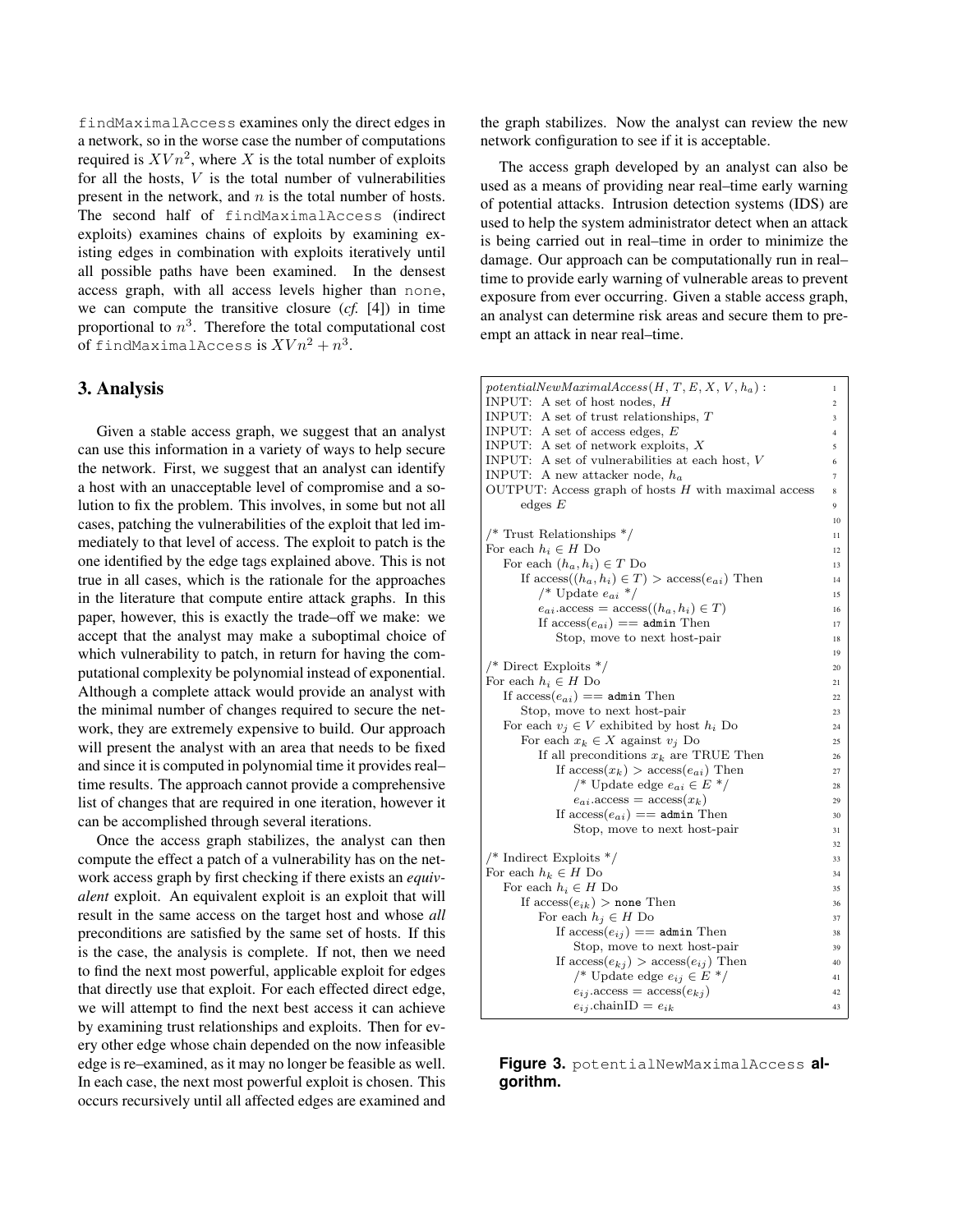We also suggest that the access graph can be used to conduct analysis on the potential impacts of giving different permissions or credentials to users. For example, this type of analysis can be done to model *insider* attacks. To compute this type of analysis, an additional node is used for the special case attacker along with the attacker's credentials and permissions added to the set of trust relationships. Then the potentialNewMaximalAccess algorithm, shown in Figure 3, is used to determine what new access levels are gained.

potentialNewMaximalAccess is designed to leverage the existing access graph when adding additional hosts to the graph. The algorithm first focuses on adding any existing trust relationship edges the new host can achieve. This is accomplished on lines 11 through 18, where the new attack host attempts to leverage its access to other hosts in the network, in absence of applying any exploits. Next the algorithm computes and possibly updates any new additional relevant direct and indirect edges. This is accomplished on lines  $20 - 43$ . Once potentialNewMaximalAccess is finished computing a new access graph, the analyst can now determine what additional accesses a user gains by having a new specific set of permissions. This information can then be used to modify the network to minimize the undesired access.

The computational cost saving of running potentialNewMaximalAccess instead of findInitial-Access and findMaximalAccess is seen when computing new access edges from trust relationships and direct exploits. The new host will attempt to gain new access on the other hosts,  $n$ . In the worse case, the algorithm will examine all trust relationships,  $T$ , exploits,  $X$ , and vulnerabilities,  $V$ , for each host in the network making the cost  $T_n + XV_n$ . The indirect edges are computed in the same fashion as in findMaximalAccess, thus making the total computational cost of potential-NewMaximalAccess  $(Tn+XVn)+n^3.$  Since the total computational cost is smaller, it makes sense for an analyst to use this algorithm rather than to recompute the entire access graph from scratch.

Another way our approach can be used to secure a network is by analyzing network policy rules. An analyst can use a stable access graph to determine policy violations in a network. Policy rules, such as limiting access to specific areas, is a typical way system administrators think about safeguarding their network. Since our approach meshes well with this typical mental model, such policy rules can be expressed as access edges. For example, a network administrator may not want any outside access to a particular internal database host. This can be expressed as a set of access edges (Any, Database, attacker, any, pass through), (Any, Database, attacker, any, user), (Any, Database, attacker, any, admin). An analyst, given a set of policy rules expressed as edges,  $P$ , and the computed set of maximal access edges,  $E$ , can determine the policy rules violations using  $P \bigcap E$ . An analyst can not only determine which policy rules are compromised, but also can determine the exploit(s) that lead to these violations by examining the edge's tags. The edge tags will identify any direct exploits that were used to compromise the policy rules, as well as, any indirect paths with a complete trail of how they were achieved. Through several quick iterations of fixing the problematic exploits, the analyst can properly prevent policy rules from being violated.

## 4. Example

To demonstrate how our approach works, we have created a small example network. In it, there are three target hosts. These are a publicly accessible web server, a publicly accessible file server, and a back–end database server. In addition, there is a host to represent the attacker located somewhere out on the Internet. The target hosts are protected by a firewall, which is limiting connectivity between the Internet, the DMZ, and the internal networks. The firewall rules are shown in Table 1. Finally, each of the hosts has certain vulnerabilities, which the attacker would like to be able to exploit. These are shown in Table 2 along with the corresponding access level gained when these vulnerabilities are exploited. Data in Table 2 is easily obtained from vulnerability scanners such as Nessus and Retina.

| Source | Destination | Service | Action |
|--------|-------------|---------|--------|
| A11    | Web         | http    | Allow  |
| A11    | Web         | ftp     | Allow  |
| A11    | File        | ftp     | Allow  |
| Web    | Database    | Oracle  | Allow  |
| File   | Database    | ftp     | Allow  |
| A11    | $\Delta$ 11 | A11     | Deny   |

**Table 1. Firewall Rules**

| Host     | Vulnerability        | <b>Bugtraq</b> | Access    |
|----------|----------------------|----------------|-----------|
| Web      | Apache Chunked-Enc.  | 5033           | admin     |
| Web      | Wu-Ftpd SockPrintf() | 8668           | admin     |
| File     | FTP Bounce           | 126            | pass-thr. |
| Database | Oracle TNS Listener  | 4033           | admin     |

**Table 2. Host Vulnerabilities**

The chief data structure in our model is an access graph. Consequently, initialization of the model proceeds by creating a node in the access graph for every host, and then adding directed edges to represent any initial trust relationships that may exist using findInitialAccess. In this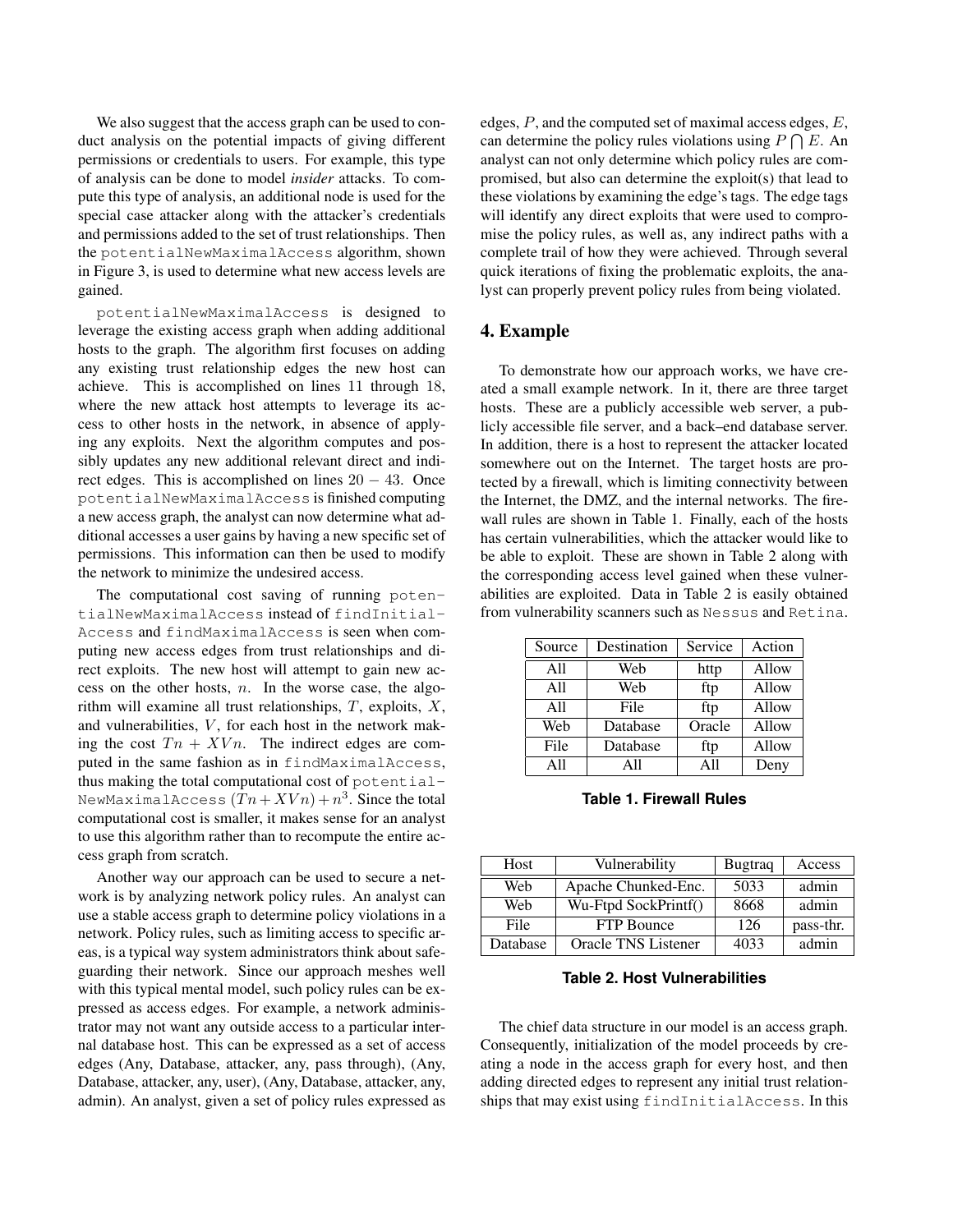example our set of host nodes,  $H$ , is {Database (d), File (f), Web (w), Attacker (a). Trust relationships,  $T$ , are represented as (source, destination, access level) and determined based on the information gathered in network scanning tools. In this example, the trust relationships are:  $\{ (d,$ f, connectivity), (d, w, connectivity), (f, d, user), (f, w, user),  $(w, d, user), (w, f, user), (a, w, connectivity), (a, f, connect$ tivity). Lines  $9 - 10$  of findInitialAccess ensure that every host pair is examined and lines  $11 - 16$  ensure that the appropriate edges are added. In this example, the first host pair to be examined is (d, d). Since (d, d) does not have a trust relationship in  $T$ , the algorithm moves to the next host–pair, namely (d, f). Since (d, f) has a trust relationship (line 11) that will give Database connectivity on File (this is higher than no access that is currently in our graph), an edge will be updated to reflect this on line 14. Using the defined format for edges, it will be marked as (D F, Database, File, Trust, Connectivity, -, -). Since the highest access has not been achieved, the algorithm will examine the next trust relationship between Database and File. However since only one exists, the algorithm returns to line 10 to examine the next destination host, Web. The algorithm looks at the first trust relationship and on line 12 determines that Database can have connectivity on Web and it is higher than no access. The edge (D\_W, Database, Web, Trust, Connectivity, -, -) will be updated on line 14. This process continues until there are no remaining destination hosts. Then the algorithm returns to line 9 to get another source host to conduct the same analysis. Once the algorithm is completed, the resulting graph for our example is shown in Figure 4. This graph shows how much access each host has to each other host prior to any exploitation attempts. Note, that in order to keep the graph readable and to emphasize our point, only the edges with pass-through access or higher are included in the diagrams. However, all edges are still used during the computations. Extrained this higher than to access that is sure the storead voltained in the product of this in the next of the next destination of File (this is higher than on crease that is currently in our graph), an edge will be up

The next step in the analysis is to determine the best exploit a host can run against each of its neighbors, which is accomplished by findMaximalAccess. In this example, the algorithm will first start with Database attempting to attack itself. In this case, the source and destination hosts are the same. The only exploit available on the Database is (bugtraq 4033), which must be done as a remote attack and thus no edge can be added. With the exploits exhausted, the algorithm moves onto the next destination host, File. Since the edge between Database and File exists, and is not at admin level of access, the analysis proceeds in an attempt to improve the current access. File's only vulnerability is the FTP Bounce exploit (bugtraq 126). Although Database has connectivity access on File, it does not satisfy all the preconditions necessary run the exploit, so the edge is not updated. Having examined all the exploits avail-



**Figure 4. Access graph with intended access.**

host, Web. Since the edge between Database and Web is not at admin level of access, the algorithm will attempt to use one of Web's two known exploits. Web's Apache service is vulnerable to a remote root exploit (bugtraq 5033). Database can communicate with this service on Web and by exploiting this vulnerability, Database gains admin level control of Web. Since admin is higher than its current access level of connectivity, we update the directed edge between Database and Web, labeled by a route ID (D\_W), with the vulnerability that was used (Chunk), the access that was gained (admin), and the bugtraq ID  $5033$ : (D\_W, d, w, Chunk, admin, 5033, -). The chain flag remains empty because this edge is not part of a chained attack. Since the edge from Database to Web is at the highest level of access, there is no need to continue examining any more exploits and the algorithm breaks out of the *For* loop on line 13. This process continues until all the possible source and destination host pairs have been examined.

The second half of findMaximalAccess, lines 23 − 33, calculates access achieved through a series of attacks. The algorithm works by examining existing edges that can be leveraged to achieve an attack on another host through an indirect edge. In essence, the algorithm computes the transitive closure of the access graph. The algorithm works by representing all possible host–pair combinations as an adjacency matrix. Systematically, each edge is examined and updated only if it is more beneficial to use an indirect attack path (through some other host(s)) rather than a direct edge to the target. More specifically, an edge  $e_{ij}$  (between hosts  $h_i$  and  $h_j$ ) is updated only when it is more beneficial for host  $h_i$  to go through some other (intermediate) host  $h_k$ whose access level to host  $h_i$  is higher than the current level of access for the edge  $e_{ij}$  (i.e., line 30 of the algorithm). The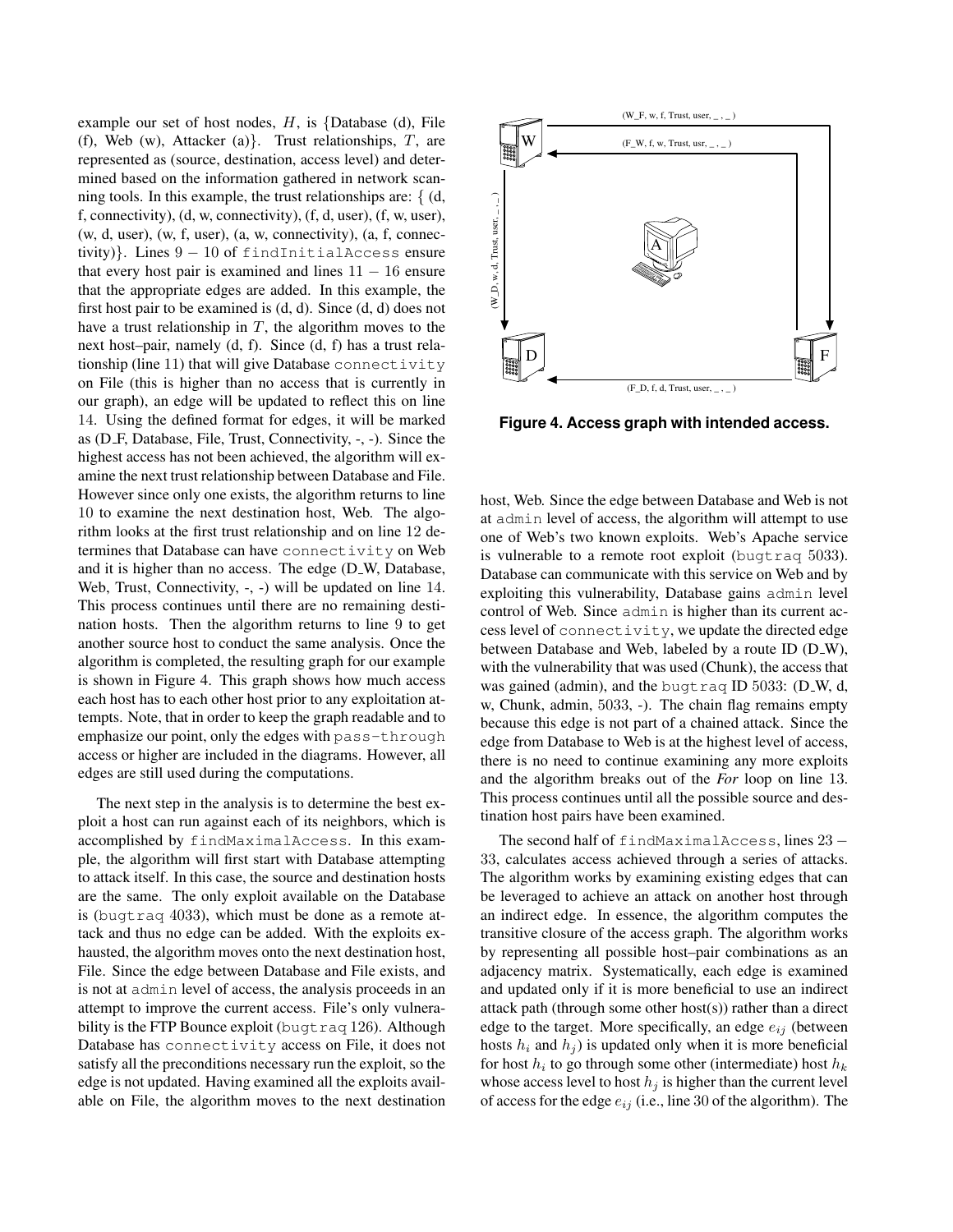

**Figure 5. Maximal possible access due to all exploits.**

edge label captures this by marking the chainID field of edge  $e_{ij}$  with host  $h_k$ . In this example, the algorithm first selects the host pair whose source being examined is also the destination host corresponding to edge  $e_{dd}$ . Since the current level of access for the edge  $e_{dd}$  is only none, the algorithm tries to improve it. The edge gets updated since there exists an indirect path to leverage the access by going through Web host. First, Database gains admin level access on Web through Chunk (bugtraq 5033) exploit. Then, TNS (bugtraq 4033) is used to gain admin level access from Web to Database. This is captured by labeling edge  $e_{dd}$  with (D<sub>-D</sub>, d, d, TNS, admin, 4033, D<sub>-W</sub>). Since this is a chained attack, the chain flag is not longer empty and the last edge used in the chain of exploits, namely D<sub>-W</sub>, is used as chainID flag. The algorithm then tries to leverage the access level between the next host pair (Database and File). Through available trust relationships, vulnerabilities and exploits, the algorithm uses Database's admin control of Web to improve access to File. Currently Database only has connectivity to File. However, by exploiting the trust relationship between Web and File, Database can leverage its level of access to File to that of user by using Web as an intermediate host. Lines  $31 - 33$  cause the corresponding edge  $e_{df}$  to update its label as (D\_F, d, f, Trust, user, -, D W). Since this is also a chained attack, the chain flag is not longer empty and chainID is marked with the last edge used in the chain of exploits, namely D<sub>-</sub>W. Since access edge between Database and Web is already admin, the algorithm moves to the next host–pair. This process will continue until all host pairs have been examined and no edges can be updated. To optimize the algorithm, two checks are being done. First, line 26 checks whether–or–not the path through an intermediate host has an access level higher than none. If the answer is yes, the inner–most loop is executed since we are at least guaranteed connectivity through the intermediate host. If the answer is no, it makes no sense to continue since there does not exist an edge to the intermediate host whose access level is higher than none. Second, lines  $28 - 29$  quit the inner–most loop if the currently examined edge is already at admin level of access. The resulting access graph in Figure 5 shows the best exploitation paths that can be created in the example network.

Once the graph stabilizes, the analyst can then examine the undesirable accesses and look for ways to remedy them. With so much access being achieved due to the Apache vulnerability (bugtraq 5033) on the Web server, this would be an obvious place to start remediation efforts. According to the bugtraq notice, upgrading to a newer version of the Apache software will resolve this problem. Assuming that this occurs, it will invalidate any direct edges that terminate on Web and use Apache Chunk vulnerability and any chained edges that are dependent on the now infeasible edges. The affected edges (represented as "dashed" lines) are shown in Figure 6.



**Figure 6. Effect of patching Apache Chunk vulnerability.**

This example shows how to compute an access graph using our approach. Through multiple iterations, the network will become secure. Although our approach may not provide an analyst with a minimal set of changes, it does produce the same desired goal of a secure network. Since our approach can be used in real–time analysis because of its polynomial cost, it is desirable for system administrators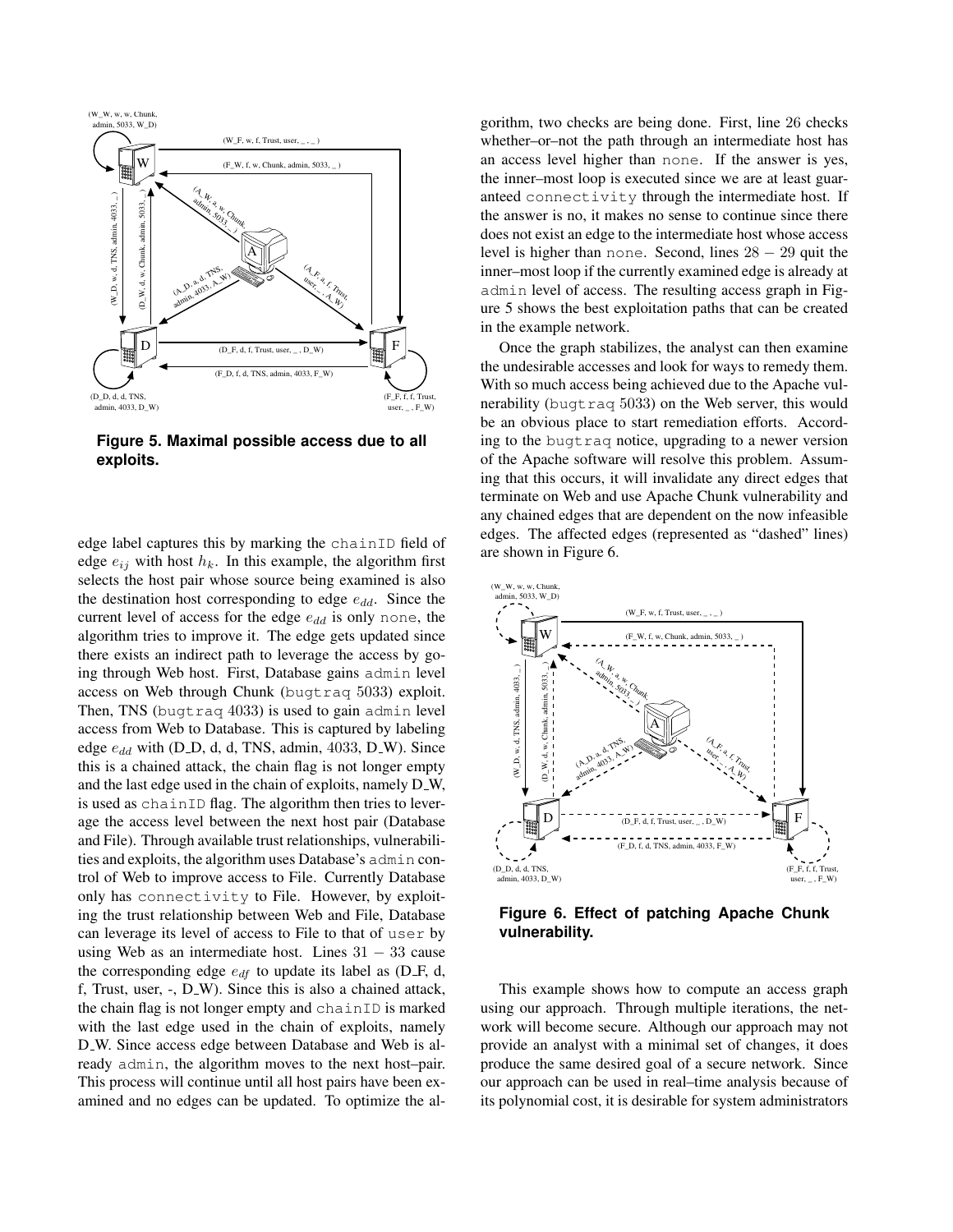to incorporate this approach into their security arsenal.

#### 4.1. Larger Network Example

To further demonstrate that our approach runs in reasonable time for *realistic* networks, we ran our tool on a network comprised of 6 subnets (separated by a border and internal firewalls) and 87 hosts. The experiment was conducted on an Intel Pentium 4 (2.0 GHz) with 512 MBytes of RAM running on Fedora Core 3 (Linux 2.6.9). In our model, there are as many nodes, as there are hosts in the network. Each host pair is analyzed, hence making  $87^2$  = 7569 edges in the resulting access graph. Out of these edges, 2088 had level of access higher than connectivity. The open source graph visualization program, graphviz [8], was used to generate graphs for closer analysis and visualization. First, the system was initialized with the network's topology/configuration before findInitialAccess and findMaximalAccess algorithms were used. Our tool read this information from couple of files: set of host nodes— $H$ , set of trust relationships between hosts—T, set of available network exploits— $X$ , set of vulnerabilities present at each host in the network— $V$ , and set of firewall rules— $F$ . This took 1.527 seconds to complete. Then, findInitialAccess took 0.107 seconds to establish the initial trust relationships between hosts in absence of applying any exploits. findMaximalAccess took 1.571 seconds to calculate maximal accesses between all the hosts in the network using each host's known exploits. The graphviz tool was then used to generate access graph for visualization and analysis purposes.

By way of comparison, a model presented by Sheyner *et al* [20] took 5 seconds to execute for a network comprised of 3 hosts, but when their sample network was increased to 5 hosts, their tool took over 2 hours to construct a corresponding attack graph. Similar scalability problems are encountered by models which construct complete attack graphs [19, 16, 22], and by alert correlation techniques [13, 14].

## 5. Related Work

A variety of graph based approaches [2, 25, 16, 22, 23, 6] to modelling network vulnerabilities have been proposed. Swiler *et al* [16, 22] developed one of the initial graph– based formalisms for analyzing network vulnerabilities. The requires/provides model of Templeton and Levitt [23] has been used by many other researchers to model the role of exploit pre– and post–conditions in chaining exploits together. Ritchey and Ammann [19] proposed the use of model checkers to generate attack paths for known exploits. Ramakrishnan and Sekar [17] used a model checker to carry out a related analysis in single host systems with respect to unknown vulnerabilities.

In an extension of the network vulnerability analysis of Ritchey and Ammann cited above, Jha *et al* [10, 9] and Sheyner *et al* [20, 21] used model checking to analyze attack graphs on heterogeneous networks. They consider interconnected network of computers with known vulnerabilities that attackers can combined in order to attack one or more hosts. If an attack succeeds, the authors provide a mechanism to allow the analyst to understand *all* possible attack scenarios. Ammann *et al* [1] introduced a monotonicity assumption and used it to develop a polynomial algorithm to encode all of the edges in an attack tree without actually computing the tree itself. Noel *et al* [15] developed an elegant, though still exponential, algorithm to recursively back substitute exploits with preconditions; the result is a boolean expression describing the initial conditions that lead to a compromise. Also, there have been number of different series of techniques developed [7, 5, 13, 14] that integrate alert correlation methods in order to build possible attack scenarios.

As described above, researchers have proposed a variety of methods to generate attack graphs. The computational complexity for most of their methods quickly becomes exponential in the size of the network as network complexity grows past a few machines. By utilizing penetration tester's worst case possible damage perspective, our model's algorithmic complexity is reduced to polynomial in the size of the network, and so has the potential of scaling well to practical, more realistic networks.

To help feed information into our model, number of different research efforts and tools can be used. Analyst can get vulnerabilities and their associated exploits from well documented public sites such as bugtraq. Commercial tools such as Nessus and Retina can be used to identify known vulnerabilities in a given host or network. Since information from various tools can be in multiple formats and each may provide different information, Vigna *et al* [24] developed NetMap [12] program for integrating multiple tools, and for providing information in a more complete and concise format. The information retrieved by the tool is a nice complement to developing our model.

### 6. Conclusions

In this paper, we developed a host–centric approach to analyzing network vulnerabilities. Our approach is a complement to the attack graph approach, and has the benefit of being computationally feasible on large networks, albeit at the expense of not explicitly identifying every possible attack sequence. Instead, we argue that penetration testers look for specific degrees of compromise on a given host, and focusing on that level of compromise is a natural ap-